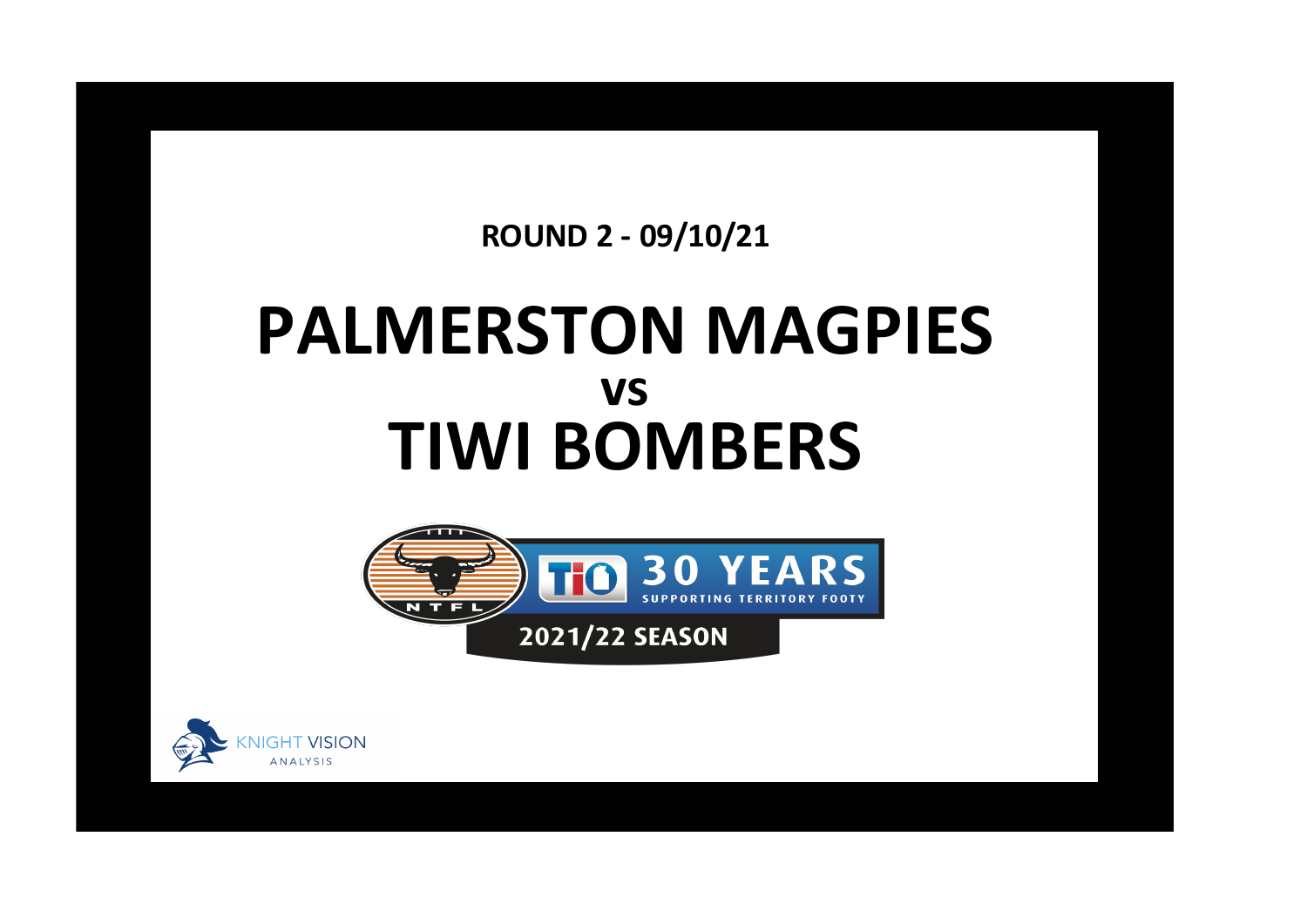|                | <b>Palmerston Magpies</b> |                         |                |                |                          |                |                | <b>Tiwi Bombers</b> |                |                | <b>Differential</b> |              |                |                |                |              |  |
|----------------|---------------------------|-------------------------|----------------|----------------|--------------------------|----------------|----------------|---------------------|----------------|----------------|---------------------|--------------|----------------|----------------|----------------|--------------|--|
| Q1             | Q <sub>2</sub>            | Q <sub>3</sub>          | Q <sub>4</sub> | <b>TOTAL</b>   |                          | Q1             | Q <sub>2</sub> | Q <sub>3</sub>      | Q <sub>4</sub> | <b>TOTAL</b>   |                     | Q1           | Q <sub>2</sub> | Q <sub>3</sub> | Q <sub>4</sub> | <b>TOTAL</b> |  |
| 54             | 38                        | 50                      | 37             | 179            | <b>Kicks</b>             | 41             | 41             | 32                  | 34             | 148            |                     | $+13$        | $-3$           | $+18$          | $+3$           | $+31$        |  |
| 25             | 26                        | 21                      | 21             | 93             | <b>Handballs</b>         | 8              | 11             | 8                   | 9              | 36             |                     | $+17$        | $+15$          | $+13$          | $+12$          | $+57$        |  |
| 79             | 64                        | 71                      | 58             | 272            | <b>Disposals</b>         | 49             | 52             | 40                  | 43             | 184            |                     | $+30$        | $+12$          | $+31$          | $+15$          | $+88$        |  |
| 2.16           | 1.46                      | 2.38                    | 1.76           | 1.92           | <b>K:H Ratio</b>         | 5.13           | 3.73           | 4.00                | 3.78           | 4.11           |                     | $-2.97$      | $-2.27$        | $-1.62$        | $-2.02$        | $-2.19$      |  |
| 69%            | 66%                       | 74%                     | 76%            | 71%            | Kick Eff. %              | 54%            | 71%            | 63%                 | 56%            | 61%            |                     | $+15%$       | $-5%$          | $+12%$         | $+20%$         | $+10%$       |  |
| 92%            | 85%                       | 95%                     | 86%            | 89%            | <b>Handball Eff. %</b>   | 75%            | 45%            | 63%                 | 89%            | 67%            |                     | $+17%$       | +39%           | $+33%$         | $-3%$          | $+23%$       |  |
| $\overline{7}$ | 6                         | $\overline{\mathbf{3}}$ | 3              | 19             | <b>Clangers</b>          | $\overline{2}$ | 4              | 5                   | 4              | 15             |                     | $+5$         | $+2$           | $-2$           | $-1$           | $+4$         |  |
| 21             | 26                        | 20                      | 21             | 88             | <b>Cont. Poss</b>        | 27             | 23             | 15                  | 15             | 80             |                     | $-6$         | $+3$           | $+5$           | $+6$           | $+8$         |  |
| 57             | 37                        | 52                      | 37             | 183            | <b>Unc. Poss</b>         | 20             | 30             | 27                  | 28             | 105            |                     | $+37$        | $+7$           | $+25$          | $+9$           | $+78$        |  |
| 26             | 10                        | 25                      | 18             | 79             | <b>Marks</b>             | 12             | 13             | 14                  | 12             | 51             |                     | $+14$        | $-3$           | $+11$          | $+6$           | $+28$        |  |
| 25             | 9                         | 23                      | 15             | 72             | <b>Unc. Marks</b>        | 10             | 12             | 14                  | 12             | 48             |                     | $+15$        | $-3$           | $+9$           | $+3$           | $+24$        |  |
| 1              | $\mathbf{1}$              | $\overline{2}$          | 3              | $\overline{7}$ | <b>Cont. Marks</b>       | $\overline{2}$ | 1              | 0                   | 0              | 3              |                     | $-1$         | $\Omega$       | $+2$           | $+3$           | $+4$         |  |
| 1              | $\mathbf{1}$              | $\overline{2}$          | 4              | 8              | <b>Int. Marks</b>        | 3              | $\overline{2}$ | 3                   | 0              | 8              |                     | $-2$         | $-1$           | $-1$           | $+4$           | $\mathbf{0}$ |  |
| 8              | 4                         | 8                       | $\overline{7}$ | 27             | <b>F50 Marks</b>         | 3              | $\overline{2}$ | 1                   | 2              | 8              |                     | $+5$         | $+2$           | $+7$           | $+5$           | $+19$        |  |
| 22             | 21                        | 18                      | 17             | 78             | <b>Handball Receives</b> | 5              | 4              | 5                   | 7              | 21             |                     | $+17$        | $+17$          | $+13$          | $+10$          | $+57$        |  |
| 16             | 20                        | 16                      | 15             | 67             | <b>Groundball Gets</b>   | 18             | 18             | 11                  | 12             | 59             |                     | $-2$         | $+2$           | $+5$           | $+3$           | $+8$         |  |
| 5              | 12                        | 13                      | 9              | 39             | <b>Hitouts</b>           | 5              | 3              | 0                   | 4              | 12             |                     | $\mathbf{0}$ | $+9$           | $+13$          | $+5$           | $+27$        |  |
| 3              | 8                         | $\overline{7}$          | 8              | 26             | <b>Clearances</b>        | 6              | 9              | 4                   | 5.             | 24             |                     | $-3$         | $-1$           | $+3$           | $+3$           | $+2$         |  |
| 4              | 11                        | 4                       | 2              | 21             | <b>Tackles</b>           | 6              | 11             | 8                   | 3              | 28             |                     | $-2$         | $\Omega$       | $-4$           | $-1$           | $-7$         |  |
| 6              | 5                         | 8                       | 4              | 23             | <b>One Percenters</b>    | 3              | 3              | 5                   | 4              | 15             |                     | $+3$         | $+2$           | $+3$           | $\mathbf{0}$   | $+8$         |  |
| 3              | $\mathbf{1}$              | 6                       | $\overline{2}$ | 12             | <b>Spoils</b>            | $\Omega$       | $\mathbf{1}$   | 3                   | 3              | $\overline{7}$ |                     | $+3$         | $\mathbf{0}$   | $+3$           | $-1$           | $+5$         |  |
| 4              | 5                         | 5                       | 3              | 17             | <b>Frees For</b>         | 7              | 6              | 5                   | 5              | 23             |                     | $-3$         | $-1$           | $\mathbf{0}$   | $-2$           | $-6$         |  |
| $\overline{7}$ | 6                         | 5                       | 5              | 23             | <b>Frees Against</b>     | 4              | 5              | 5                   | 3              | 17             |                     | $+3$         | $+1$           | $\mathbf{0}$   | $+2$           | $+6$         |  |
| 12             | 8                         | 11                      | 14             | 45             | <b>Inside 50s</b>        | 12             | 12             | 9                   | 4              | 37             |                     | $\mathbf{0}$ | $-4$           | $+2$           | $+10$          | $+8$         |  |
| $\overline{7}$ | 7                         | $\overline{\mathbf{z}}$ | 3              | 24             | <b>Rebound 50s</b>       | 10             | 6              | 7                   | 9              | 32             |                     | $-3$         | $+1$           | $\mathbf{0}$   | $-6$           | $-8$         |  |
| 50%            | 100%                      | 73%                     | 64%            | 69%            | Score / I50 %            | 58%            | 42%            | 56%                 | 75%            | 54%            |                     | $-8%$        | +58%           | $+17%$         | $-11%$         | $+15%$       |  |
| $\overline{2}$ | 3                         | 4                       | 4              | 13             | <b>Goals</b>             | 4              | 5              | 1                   | 1              | 11             |                     | $-2$         | $-2$           | $+3$           | $+3$           | $+2$         |  |
| 4              | 5                         | 4                       | 5              | 18             | <b>Behinds</b>           | 3              | $\Omega$       | 4                   | 2              | 9              |                     | $+1$         | $+5$           | $\Omega$       | $+3$           | $+9$         |  |
| 16             | 23                        | 28                      | 29             | 96             | <b>Score</b>             | 27             | 30             | 10                  | 8              | 75             |                     | $-11$        | $-7$           | $+18$          | $+21$          | $+21$        |  |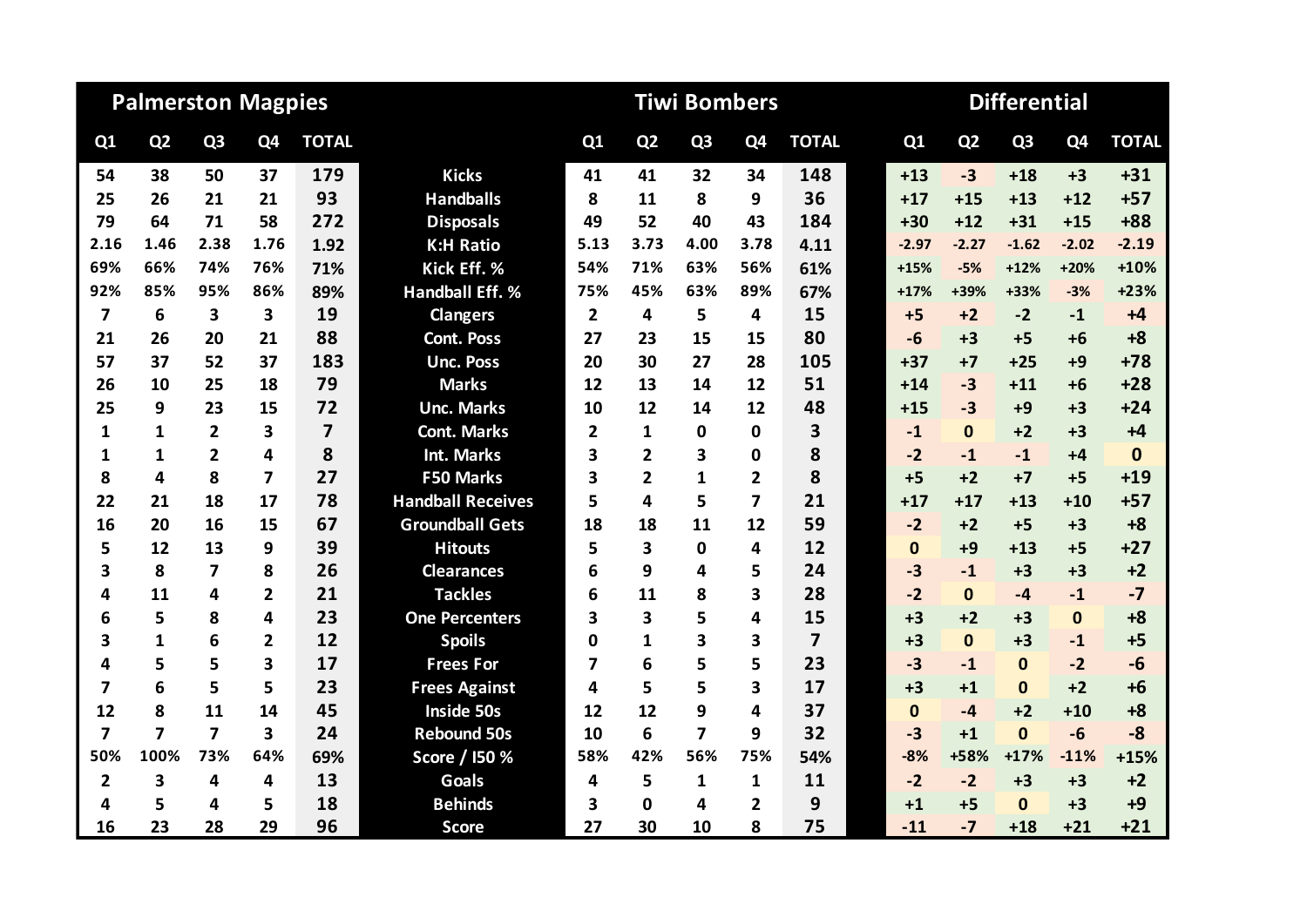|                     |     |    |     |             |                         |            |           |           |     |              |      |              | <b>Palmerston Magpies</b> |       |      |       |            |              |      |           |     |              |      |              |             |                |              |
|---------------------|-----|----|-----|-------------|-------------------------|------------|-----------|-----------|-----|--------------|------|--------------|---------------------------|-------|------|-------|------------|--------------|------|-----------|-----|--------------|------|--------------|-------------|----------------|--------------|
| <b>Player</b>       | К   |    | D   |             | KE% HE%                 | <b>CLG</b> | <b>CP</b> | UP        | М   | UM           | CM   |              | IM F50M HR GBG HO         |       |      |       | <b>CLR</b> |              | 1%   | <b>SP</b> | FF. | FA           | 150  | <b>R50</b>   | G           | в              | <b>SA</b>    |
| 32 R Riddoch        | 23  | 5. | 28  | 65%         | 80%                     | 3          | 5         | 22        | -13 | 13           | 0    | 0            | 5                         |       | Δ    | 0     | 3          | 1            |      | 1         |     | 0            | 9    | $\mathbf{1}$ | 2           | 3              | 3<br>        |
| 20 E Guthrie        | 15  | 8  | 23  | 87%         | 88%                     | 0          | 11        | 12        | 4   | 4            | 0    | 0            | 1                         | 8     | 10   | 0     | 7          | 3            | 0    | 0         | 1   | 1            | 5    | 0            | 0           | 1              | 0            |
| 15 M Sutton         | 10  | q  | 19  | 70%         | 78%                     |            | 6         | 12        | 5   | 4            | 1    | 0            |                           |       | 5    | 0     |            | 1            |      | 0         | 0   | 1            |      | 2            | 0           | 1              | 2            |
| 10 C Baird          | 12  | 4  | 16  | 92%         | 100%                    | 1          | 1         | 14        | 3   | 3            | 0    | 2            | 0                         | 3     | 1    | 0     | 0          | 3            | 0    | 0         | 0   | 1            | 0    | 5            | 0           | 0              | 0            |
| 21 C Williams       | 14  | 2  | 16  |             | 64% 100%                | 2          | 5         | 12        | 9   | 9            | 0    | 0            | 3                         | 2     | 4    | 0     | 3          | 1            | 0    | 0         |     | 0            | 5    | 0            | 1           | 0              | 3            |
| 22 D Stafford       | 12  | 4  | 16  | 75%         | 50%                     | 1          | 6         | 9         | 6   | 5            | 1    | 0            | 6                         | 2     | 4    | 0     | 2          | 0            | 0    | 0         | 1   | 0            | 2    | 0            | 6           | 2              | 1            |
| 24 L Grigg          | 11  | 5  | 16  | 64%         | 100%                    | 1          | 5         | 11        |     | 6            | 1    |              |                           | 4     | 4    | 0     | 0          | 0            | 2    | 0         | 0   | 1            |      | 2            | 0           | 2              | 1            |
| 02 R Warfe          | 10  | 5  | 15  | 100%        | 80%                     | 1          | 4         | 11        | 1   | 1            | 0    | 0            | 0                         | 6     | 3    | 0     | 2          | $\mathbf{1}$ | 0    | 0         | 3   | 1            | 2    | 0            | 2           | 0              | 0            |
| 12 R Stone          | 11  | 4  | 15  |             | 91% 100%                | 0          | 6         | 9         | 5   | 5            | 0    | 0            | 0                         | 3     | 2    | 0     | 2          | $\mathbf{1}$ | 0    | 0         | 4   | 0            | 3    | $\mathbf{1}$ | 0           | 0              | 1            |
| 11 A Green          | 7   | 7  | 14  | 86%         | 86%                     | 1          | 7         | 7         | 3   | 3            | 0    | 2            | 0                         | 4     | 6    | 0     | 0          | 0            | 5    | 2         | 1   | $\mathbf{1}$ | 0    | 5            | 0           | 0              | 0            |
| 13 J Cooper         | 10  |    | 13  |             | 40% 100%                | 2          | 5         | 8         | 3   | 2            | 1    | 0            |                           | 4     | 4    | 0     |            | 1            | 0    | 0         | 0   | 1            |      | 0            | 0           | 1              | 3            |
| 29 J Shea           | 7   | 3  | 10  | 71%         | 100%                    | 1          | 4         | 6         | 5   | 3            | 2    | $\mathbf{1}$ | 2                         | 2     | 2    | 0     | 0          | 0            | -1   | 0         | 0   | 0            | 3    | 0            | 1           | 0              | 1            |
| 26 B Ugle           | 6   | 3  | 9   |             | 67% 100%                | 0          | 3         |           | 2   | 1            | 1    | 0            | 2                         | 4     | 1    | 0     | 1          | 0            | 0    | 0         | 1   | 3            | 1    | 0            | 1           | $\overline{2}$ | 2            |
| 09 B McMahon        | 3   | 5  | 8   | 67%         | 80%                     | 1          | 1         | 7         | 1   | 1            | 0    | 0            | 0                         | 3     | 1    | 0     | 1          | 2            | 3    | 2         | 0   | 2            | 1    | 2            | 0           | 0              | 0            |
| 30 W Rowbottom      | 3   | 5  | 8   | 67%         | 80%                     |            | 5         | 3         |     |              | 0    | 0            |                           | 2     | 4    | 15    | 3          | 0            |      | 0         |     | 1            |      | 1            | 0           | 0              | 2            |
| 34 D Corbett        | 5   | 3  | 8   | 20%         | 100%                    | O          |           | 6         | 4   | 4            | 0    | 0            | 3                         |       |      | 5     | 0          | 0            | 1    | 0         |     |              |      | 0            | 0           | 2<br>mmm       | 3<br>mmm     |
| 06 S Lampton        | 4   | 3  | 7   |             | 75% 100%                | 1          | 2         | 5         |     | 1            | 0    | 0            | 0                         | 3     | 2    | 0     | 0          | 0            | 0    | 0         | 0   | 0            | 0    | 1            | 0           | 0              | 0            |
| 08 L Flanagan       | 3   | 4  | 7   |             | 100% 100%               | 0          | 0         |           |     | 1            | 0    |              | 0                         | 4     | Ω    | 0     | 0          | 0            | 1    |           | 0   | 1            | C    | 1            | 0           | 0              | 1            |
| 01 K Groves         | 3   | 3  | 6   |             | 33% 100%                |            | 5         |           |     |              | 0    | 0            |                           |       | 5    | 0     | 0          | 4            | 0    | 0         | 0   | 1            |      | 0            | 0           | 1              | 0            |
| 28 K Annand         | 3   | 3  | 6   | 33%         | 100%                    | 0          | 0         | 6         | 2   | 2            | 0    |              | 0                         | 4     | 0    | 19    | 0          | 2            | 3    | 2         |     | 6            | 2    | 0<br>nana a  | 0<br>nnnnnn | 0<br>mmmm      | 1<br>mmmm    |
| 33 J Baird          | 4   | 2  | 6   |             | 50% 100%                | O          | 2         | 4         |     |              | 0    | 0            | 0                         | 2     |      | 0     | 0          |              |      |           |     | 0            | 2    | 3            | 0           | 0              | 0<br>waa mar |
| 35 J Cole           | 3   | 3  | 6   |             | 67% 100%                | 1          | 3         | 3         |     | $\mathbf{1}$ | 0    | 0            | 0                         | 2     | 3    | 0     | 0          | 0            | 3    | 3         | 0   | 0            |      | 0            | 0           | 0              | 0            |
|                     |     |    |     |             |                         |            |           |           |     |              |      |              |                           |       |      |       |            |              |      |           |     |              |      |              |             |                |              |
| <b>PMFC</b>         | 179 | 93 | 272 | 71%         | 89%                     | 19         | 88        | 183       | 79  | 72           |      | 8            | 27                        | 78    | 67   | 39    | 26         | 21           | 23   | 12        | 17  | 23           | 45   | 24           | 13          | 18             | 24           |
| <b>TIWI</b>         | 148 | 36 |     | 184 61% 67% |                         | 15         | 80        | 105       | 51  | 48           | 3    | 8            | 8                         | 21    | 59   | 12    | 24         | 28           | 15   | 7         | 23  | 17           | 37   | 32           | 11          | 9              | 10           |
| <b>Differential</b> |     |    |     |             | $+31$ +57 +88 +10% +23% | $+4$       | $+8$      | $+78$ +28 |     | $+24$        | $+4$ | 0            | $+19$                     | $+57$ | $+8$ | $+27$ | $+2$       | $-7$         | $+8$ | $+5$      | -6  | $+6$         | $+8$ | -8           | $+2$        | $+9$           | $+14$        |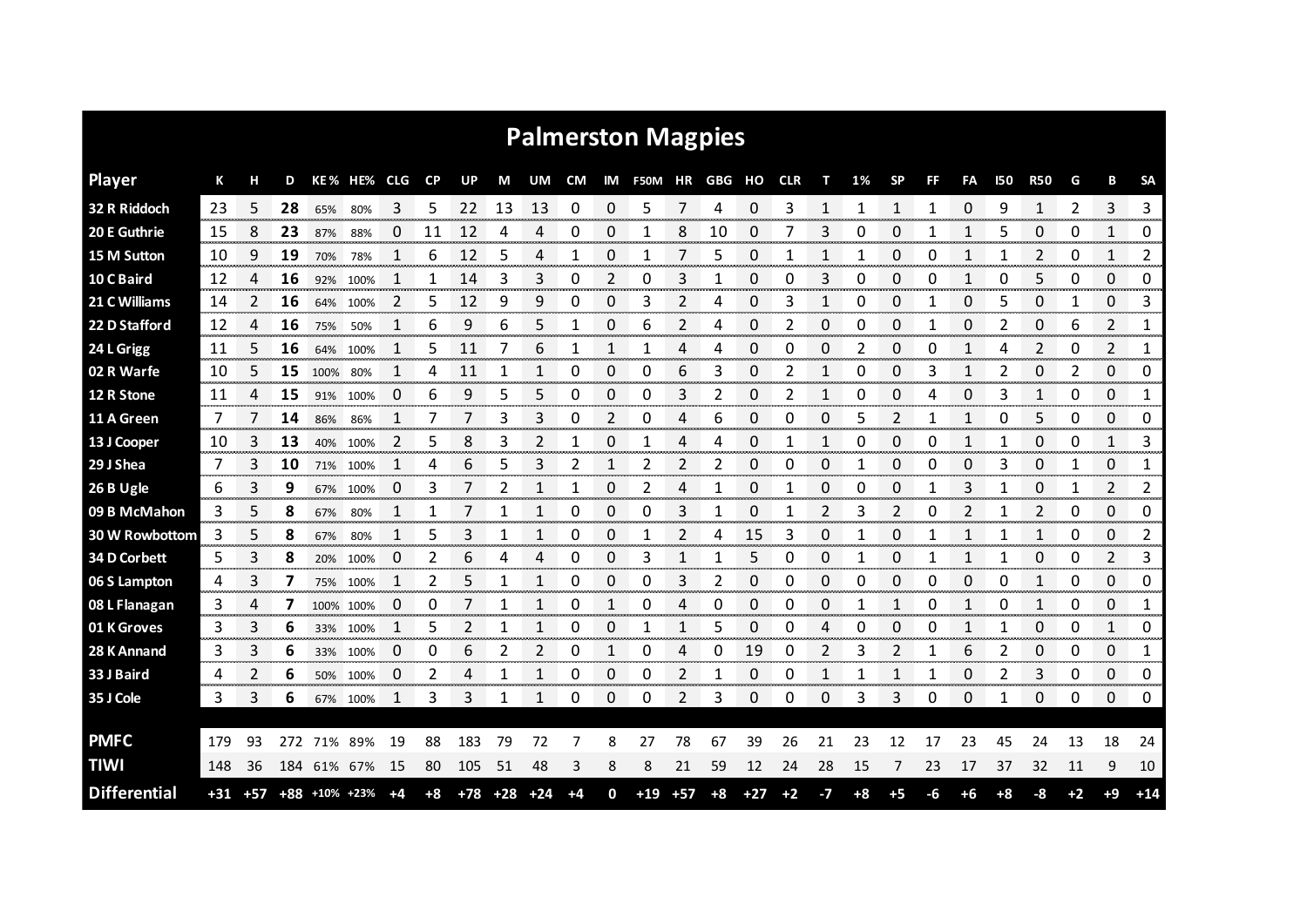|                           |       |     |     |             |             |    |           |               |                |                          |      |             | <b>Tiwi Bombers</b> |             |     |                |            |      |    |              |                |                |     |                |    |                |               |
|---------------------------|-------|-----|-----|-------------|-------------|----|-----------|---------------|----------------|--------------------------|------|-------------|---------------------|-------------|-----|----------------|------------|------|----|--------------|----------------|----------------|-----|----------------|----|----------------|---------------|
| <b>Player</b>             | К     |     | D   |             | KE% HE% CLG |    | <b>CP</b> | UP            | М              | UM                       | CM   |             | IM F50M HR          |             | GBG | HO             | <b>CLR</b> | т    | 1% | <b>SP</b>    | FF             | FA             | 150 | <b>R50</b>     | G  | в              | <b>SA</b>     |
| 23 N Hooker               | 19    | 3   | 22  | 84%         | 33%         | 0  | 7         | 15            | 2              | 2                        | 0    | 1           | 0                   | 4           | 5   | 1              | 2          | 5    | 0  | 0            | 3              | 0              | 2   | 11             | 0  | $\mathbf{1}$   | 0             |
| <b>48 H Puruntatameri</b> | 12    | 4   | 16  | 50%         | 25%         | 1  | 9         | 8             | 6              | 5                        | 1    | 0           | 1                   | 2           | 6   | 0              | 3          | 0    | 0  | 0            | 2              | 2              | 4   | 0              | 0  | 2              | 1             |
| 32 H McCarthy             | 11    | 2   | 13  | 73%         | 50%         | 1  | 9         | 4             | 3              | 3                        | 0    | 1           | 0                   | 1           | 7   | 5              | 6          | 3    | 4  | 3            | 3              | 0              | 5   | 1              | 0  | 0              | 1             |
| 06 P Heenan               | 11    | 1   | 12  | 64%         | 100%        | 0  | 3         | 9             | 3              | 3                        | 0    | 1           | 0                   | 1           | 3   | 0              | 1          | 1    | 0  | 0            | 0              | 0              | 2   | 4              | 0  | 0              | 0             |
| 26 Cecil Puruntatameri    | 9     | 3   | 12  |             | 33% 100%    | 1  | 3         | 10            | 6              | 6                        | 0    | 2           | 1                   | 2           | 2   | 0              | 1          | 1    | 2  | 0            | 1              | $\mathbf{1}$   | 2   | 2              | 0  | $\mathbf{1}$   | 0             |
| 05 K Kantilla             | 10    | 1   | 11  | 60%         | 0%          | 3  | 4         | 6             | 3              | $\overline{2}$           | 1    | 0           | 3                   | 2           | 2   | 0              | 0          | 0    | 2  | 0            | 1              | $\mathbf{1}$   | 1   | 0              | 5  | $\overline{2}$ | 1             |
| 25 S Austral              | 9     | 0   | 9   | 78%         | #####       |    | 2         |               | 4              | 4                        | 0    | 1           | 0                   | 0           | 1   | 0              | 0          | 2    |    | 1            | 2              | 0              |     | 5              | 0  | $\Omega$       | 0             |
| 07 M Thompson             | 4     | 4   | 8   | 75%         | 100%        | 0  | 6         | 3             | 2              | 2                        | 0    | 0           | 0                   | 1           | 6   | 0              | 2          | 1    | 2  | 0            | 0              | $\mathbf{1}$   | 1   | 0              | 0  | 0              | 1             |
| 11 A Munkara              | 8     | 0   | 8   |             | 75% #####   | 0  | 5         | 3             | $\overline{2}$ | $\overline{\phantom{a}}$ | 0    | $\mathbf 0$ | 1                   | 0           | 3   | $\overline{2}$ | 2          | 0    | 0  | 0            | 2              | $\overline{2}$ | 2   | 0              | 5  | $\Omega$       | 0             |
| 21 D Puautjimi            | 7     | 0   | 7   | 57%         | #####       | 1  | 3         | 4             | 1              | $\mathbf{1}$             | 0    | 0           | 0                   | 1           | 1   | 0              | 0          | 0    | 0  | 0            | $\overline{2}$ | $\Omega$       | 3   | 1              | 1  | $\mathbf{1}$   | 0             |
| 50 B Kantilla             | 5     | 2   | 7   | 100%        | 50%         | 0  | 3         | 4             | 2              | 2                        | 0    | 0           | 0                   | 0           | 2   | 0              | 0          | 3    |    | $\mathbf{1}$ | 2              | $\overline{2}$ |     | $\overline{2}$ | 0  | 0              | 1             |
| 03 Douglas Cunningham     | 5     |     | 6   | 60%         | 100%        | 0  | 2         | 3             | 2              | 2                        | 0    | 1           | 0                   | 1           | 2   | 0              | 0          | 1    | 0  | 0            | 0              | 0              | 4   | 0              | 0  | 0              | 1             |
| 04 N Tiploura             | 3     | 3   | 6   | 33%         | 67%         |    | 5         |               | 0              | 0                        | 0    | 0           | 0                   |             | 4   | 0              |            | 3    | 0  | 0            | 1              | 0              | 2   | 0              | 0  | 0              | 0             |
| 09 E Puruntatameri        | 3     | 3   | 6   | 33%         | 67%         | 0  | 5         | 2             | 1              | 1                        | 0    | 0           | 0                   |             | 5   | 0              | 2          | 1    | 0  | 0            | 0              | 1              | 0   | 0              | 0  | 0              | 0             |
| 28 M Lorenzo              | 5     |     | 6   | 60%         | 0%          | 0  | 3         | 4             | 3              | 3                        | 0    | 0           | 0                   |             | 3   | 0              |            | 2    | O  | 0            | O              |                | 3   | 0              | 0  | 0<br>an mara   | 0             |
| 31 S Babui                | 3     | 3   | 6   | 67%         | 67%         | 0  | 3         | 3             | 2              | 2                        | 0    | 0           | 0                   | 0           | 3   | 0              | 0          | 0    |    | 1            | O              | 0              | 0   | 0              | 0  | 0              | 0<br>ononono. |
| 17 R Mungatopi            | 5     | 0   | 5   |             | 20% #####   | 2  | 3         | 2             | 2              | 1                        | 1    | 1           | 0                   | 1           | 0   | 0              |            | 2    | 0  | 0            | 2              | 0              |     | 2              | 0  | 0              | 0             |
| 20 C Moreen               | 2     | 3   | 5   | 0%          | 100%        | 0  | 3         | $\mathcal{P}$ | 0              | 0                        | 0    | 0           | 0                   | 0           | 2   | 3              |            |      | 0  | 0            |                | 2              |     | 0              | 0  | 0              | 2             |
| 15 F Apuatimi             | 3     |     | 4   | 33%         | 100%        | 2  | 0         | 3             | 2              | 2                        | 0    | $\mathbf 0$ | 0                   | $\mathbf 0$ | 0   | 0              | 0          | 0    | 2  | 1            | 0              | 1              | 0   | $\overline{2}$ | 0  | 0              | 1             |
| 13 B Rioli                | 3     | 0   | 3   |             | 33% #####   |    | 0         | 3             | 3              | 3                        | 0    | 0           | 0                   | 0           | 0   | 0              | 0          | 0    | 0  | 0            | 1              | 1              | 0   | 0              | 0  | 0              | 0             |
| 19 P Tipungwuti           | 2     | 1   | 3   | 0%          | 100%        | 1  | 1         | 2             | 1              | 1                        | 0    | 0           | 1                   | 1           | 1   | 1              | 0          | 1    | 0  | 0            | 0              | 1              | 0   | 0              | 0  | 0              | 1             |
| 43 J Salzgeber            | 0     | 0   | 0   |             | ##### ##### | 0  | 0         | 0             | 0              | 0                        | 0    | 0           | 0                   | 0           | 0   | 0              | 0          | 1    | 0  | 0            | 0              | 1              | 0   | 0              | 0  | 0              | 0             |
|                           |       |     |     |             |             |    |           |               |                |                          |      |             |                     |             |     |                |            |      |    |              |                |                |     |                |    |                |               |
| <b>TIWI</b>               | 148   | 36  | 184 | 61%         | 67%         | 15 | 80        | 105           | 51             | 48                       | 3    | 8           | 8                   | 21          | 59  | 12             | 24         | 28   | 15 | 7            | 23             | 17             | 37  | 32             | 11 | 9              | 10            |
| <b>PMFC</b>               | 179   | 93  |     | 272 71% 89% |             | 19 | 88        | 183           | 79             | 72                       | 7    | 8           | 27                  | 78          | 67  | 39             | 26         | 21   | 23 | 12           | 17             | 23             | 45  | 24             | 13 | 18             | 24            |
| <b>Differential</b>       | $-31$ | -57 |     | $-88 - 10%$ | -23%        | -4 | -8        | $-78$         | $-28$          | $-24$                    | $-4$ | 0           | $-19$               | $-57$       | -8  | $-27$          | $-2$       | $+7$ | -8 | -5           | $+6$           | -6             | -8  | $+8$           | -2 | -9             | $-14$         |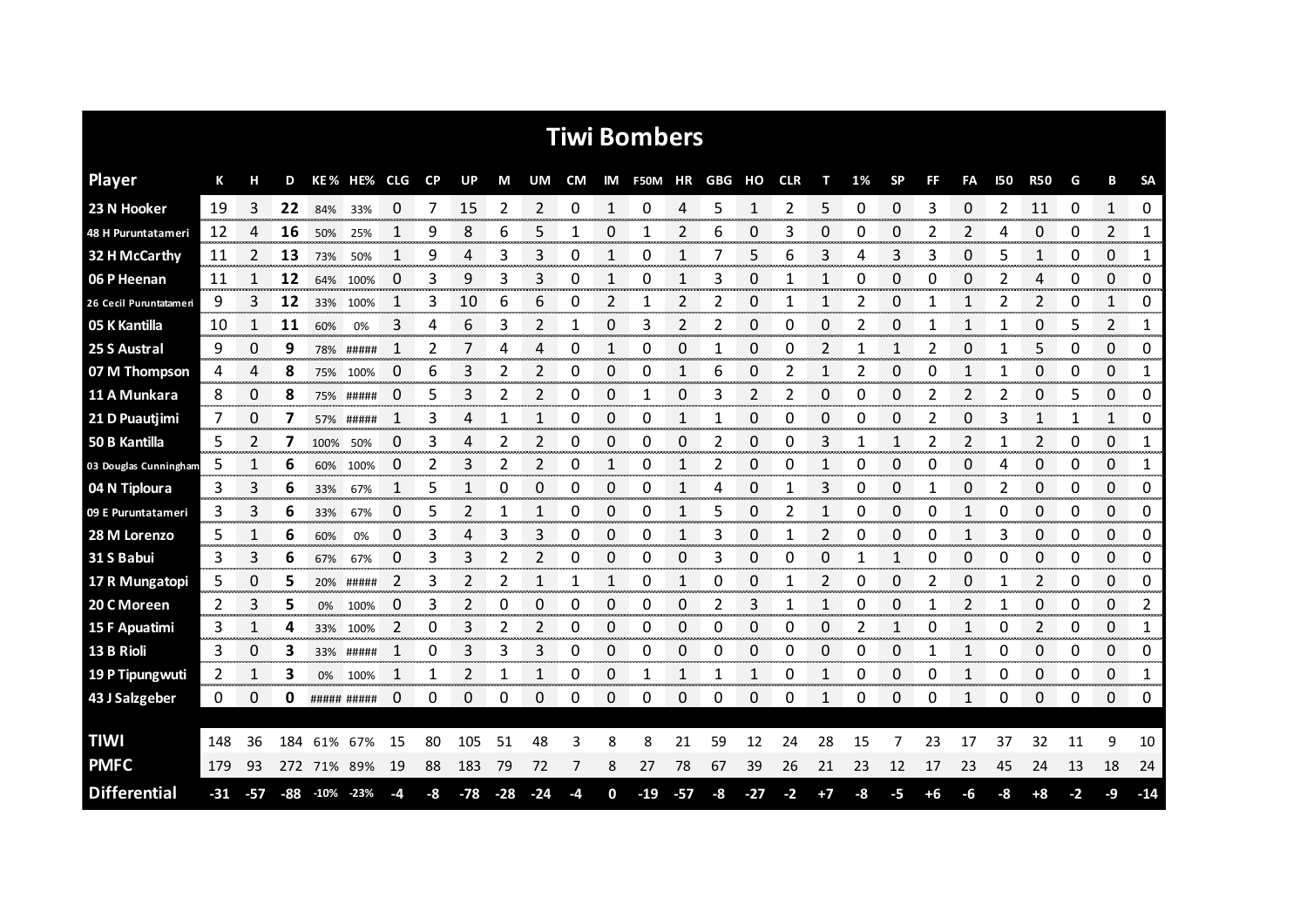|                        | <b>Score Sources</b> |             |
|------------------------|----------------------|-------------|
|                        | <b>PMFC</b>          | <b>TIWI</b> |
| <b>Turnover</b>        | 8.7.55               | 6.5.41      |
| <b>Stoppage</b>        | 5.9.39               | 4.3.27      |
| Kick In                | 0.2.2                | 1.1.7       |
| <b>TOTAL</b>           | 13.18.96             | 11.9.75     |
|                        | Defensive 50         |             |
| <b>Turnover</b>        | 3.1.19               | 1.2.8       |
| <b>Stoppage</b>        | 0.0.0                | 0.0.0       |
| Kick In                | 0.2.2                | 1.1.7       |
| <b>TOTAL</b>           | 3.3.21               | 2.3.15      |
|                        | <b>Midfield</b>      |             |
| <b>Turnover</b>        | 5.5.35               | 3.3.21      |
| <b>Centre Bounce</b>   | 2.3.15               | 3.1.19      |
| <b>B/ARC Stoppages</b> | 2.3.15               | 1.1.7       |
| <b>TOTAL</b>           | 9.11.65              | 7.5.47      |
|                        | <b>Forward 50</b>    |             |
| <b>Turnover</b>        | 0.1.1                | 2.0.12      |
| <b>Stoppage</b>        | 1.3.9                | 0.1.1       |
| <b>TOTAL</b>           | 1.4.10               | 2.1.13      |